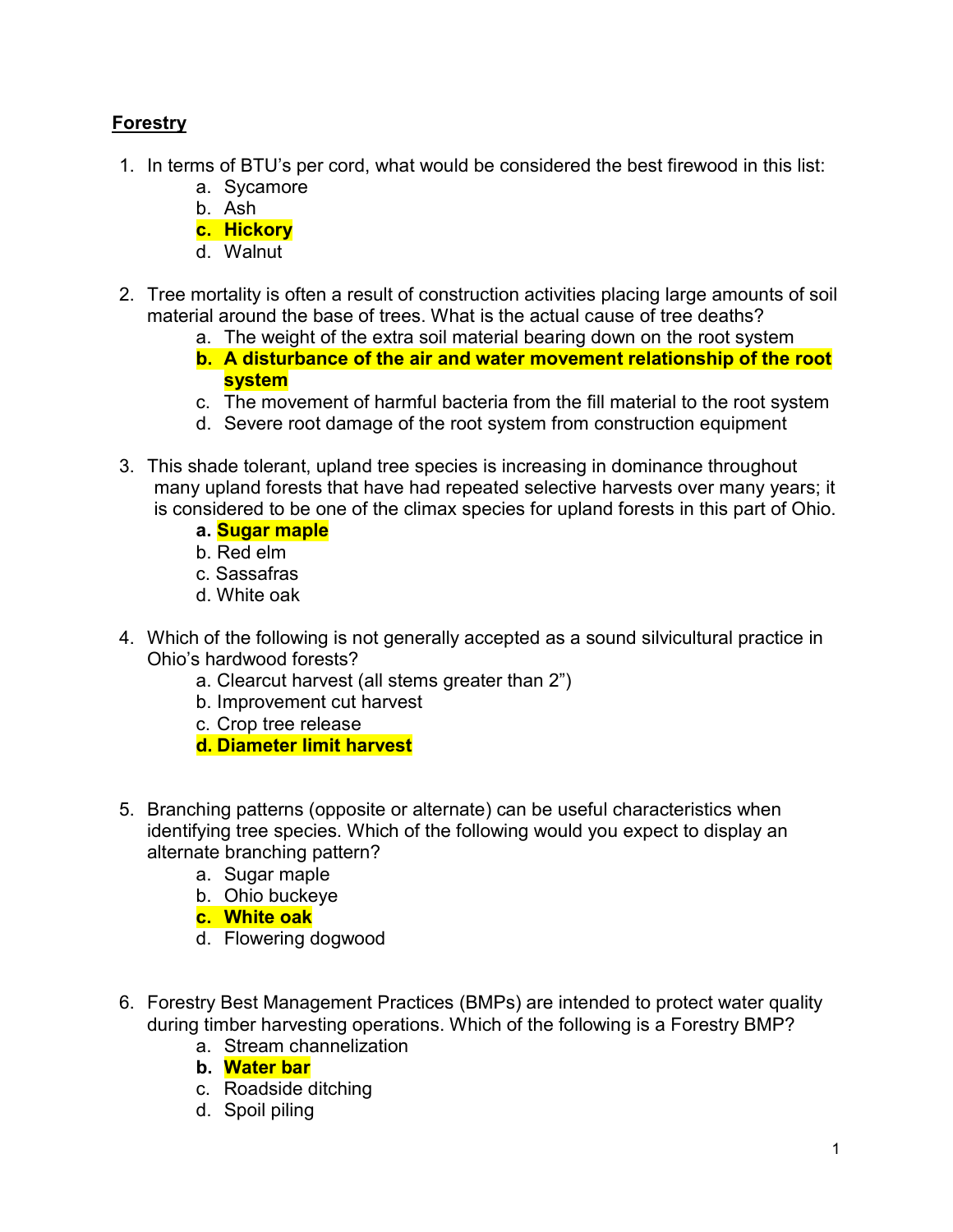- 7. Ohio's forestland has a variety of owners with the majority of it being privately owned. Approximately what percentage of Ohio's 8.1 million acres of forestland is privately owned?
	- a. 50%
	- b. 75%
	- c. 86%
	- d. 97%
- 8. What is the name of two deciduous gymnosperms growing in Ohio?
	- a. Cedar & Hemlock
	- b. Bald-cypress and Tamarack
	- c. Spruce and White Fir
	- d. White pine & Norway spruce
- 9. Which of the following trees would NOT be considered a mast trees?
	- a. Black gum
	- b. Sassafras
	- c. Paw-paw
	- d. Tulip Tree
- 10. Which of the following does not have opposite leaves & branches, and is not part of the commonly used "Mad-Buck" saying?
	- a. Maple
	- b. Ashes
	- c. Basswood
	- d. Dogwoods
- 11. Although soil structure & texture may affect the depth to which a tree's root system can grow, the majority of a mature forest tree's root system is found?
	- a. In a circular bundle directly beneath the root flare
	- b. In the upper 18" of the soil
	- c. Far beyond the "drip line" of the tree
	- d. Growing nearly as deep as the tree is tall in a "tap root" column
- 12. You are a new forest landowner. If you want an unbiased opinion on managing your woods, who do you call first to get advice on managing your woods to meet your goals if you want to balance the economic, wildlife habitat, and aesthetic options your woodlands present?
	- a. A good reputable log buying company
	- b. A private Consulting Forester
	- c. The Division Of Forestry Service Forester
	- d. The County Auditor's Office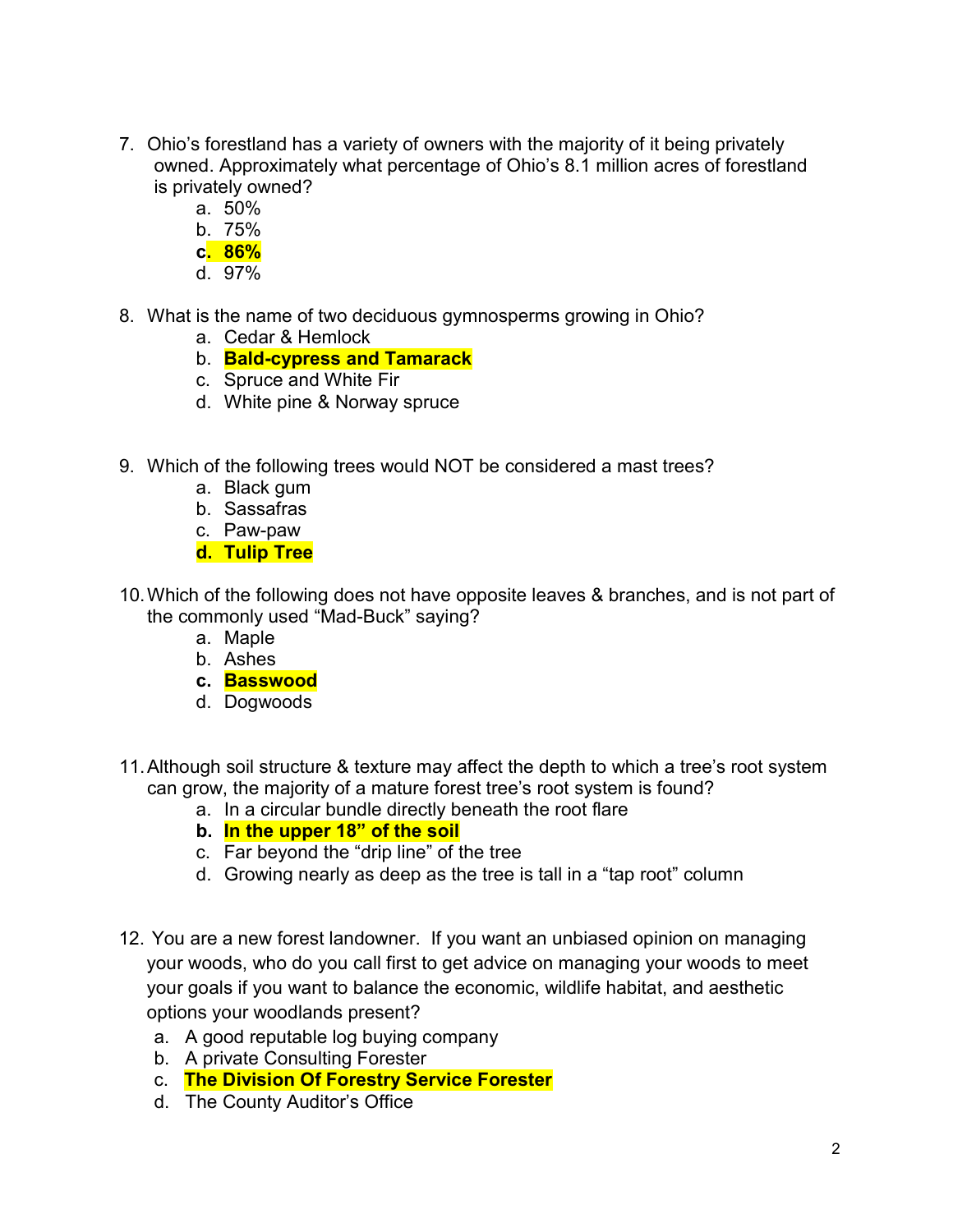- 13. You are looking at old aerial photos prior to visiting a property for a landowner and see that much of the property was formerly farm field, now reverted to a woods. In much of Ohio, what mix of commercial tree species would you expect to see in the old field that is now woodland?
	- a. Northern red oak, white oak, elm
	- b. Red maple, poplar, cherry, and elm
	- c. Dogwood, hawthorn, and ailanthus
	- d. Chestnut oak, scarlet oak, and walnut
- 14. "Girdling" trees is a common thinning practice that is recommended in many woodlands. Which category of trees listed below, after girdled, has the biggest impact on tree growth rates, wildlife habitat enhancement, and aesthetics after girdling?
	- a. The small saplings and dying pole sized trees in the stand
	- b. The large pole sized trees in the stand
	- c. The poor quality trees competing at the canopy level with better quality trees
	- d. The poorly formed trees that are underneath the canopy level trees
- 15. How many years does it take many commercial species of hardwood in Ohio to reach 20" in diameter at breast height?
	- a. 80 to 120 years
	- b. 30 to 40 years
	- c. 40 to 60 years
	- d. Over 180 years

16. You are a forester visiting a site for the first time with a private landowner. You notice that the woods are generally of the small sawtimber size class, roughly averaging 12" to 16" DBH. You notice that there are a few scattered large diameter "wolfy" trees scattered throughout the stand. What can you deduce from this?

- a. The stand was high graded, leaving all the beech
- b. The stand was formerly a crop field
- c. The stand was formerly an old river bottom
- d. The stand was formerly pastured

17. Which log rule is considered to be the most accurate to determine board feet.

- a. Scribner
- b. Doyle
- c. Forbes ½"
- d. International ¼"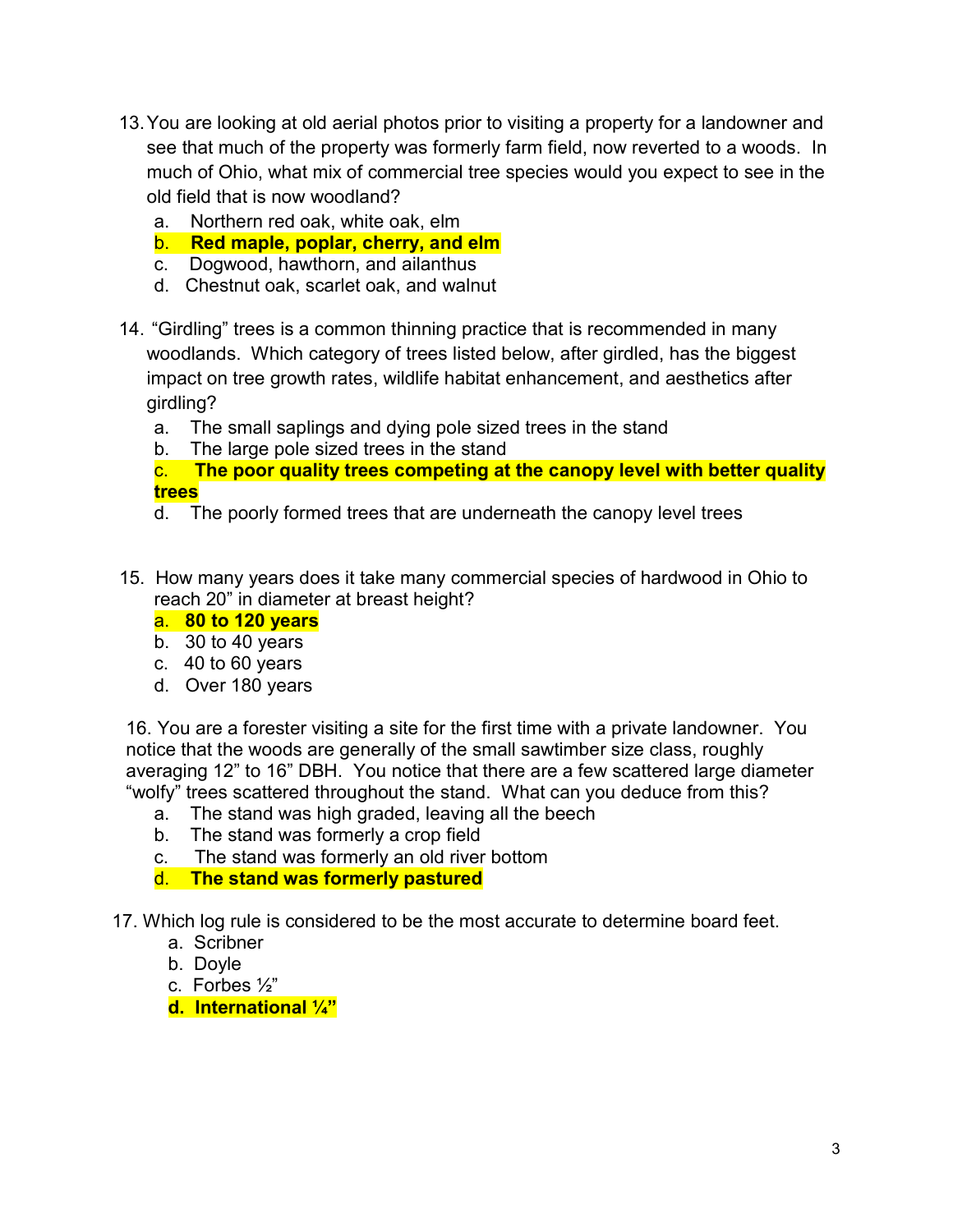- 18. Which sentence best describes how Ohio's forest cover has changed over time?
	- A. Before European settlement Ohio's forest cover was approximately 95%. Since then forest cover has steadily decreased to a low of 30% today.
	- B. Before European settlement Ohio's forest cover was approximately 95%. Since then forest cover has steadily decreased to a low of 10% today.
	- C. Before European settlement Ohio's forest cover was approximately 95%. Forest cover decreased to a low of 10% in the early 1900's and has remained at this level to the present day.
	- D. Before European settlement Ohio's forest cover was approximately 95%. Forest cover decreased to a low of 10% in the early 1900's but since then has increased to 30% and remained at this level to the present day.
- 19. Use the Upland Central Hardwood Stocking Guide provided below for the following question. A landowner asks you to determine if their 20 acre hardwood stand is overstocked and ready to be thinned. On average the trees in their stand have a diameter of 14 inches at breast height (DBH). The basal area is 120 square feet per acre. Is their stand overstocked and ready to thin? And approximately how many trees per acre are found in their stand?
	- A. Their stand is understocked, with approximately 60 trees per acre.
	- B. Their stand is fully stocked, with approximately 115 trees per acre.
	- C. Their stand is overstocked, with approximately 120 trees per acre.
	- D. Their stand is overstocked, with approximately 130 trees per acre.